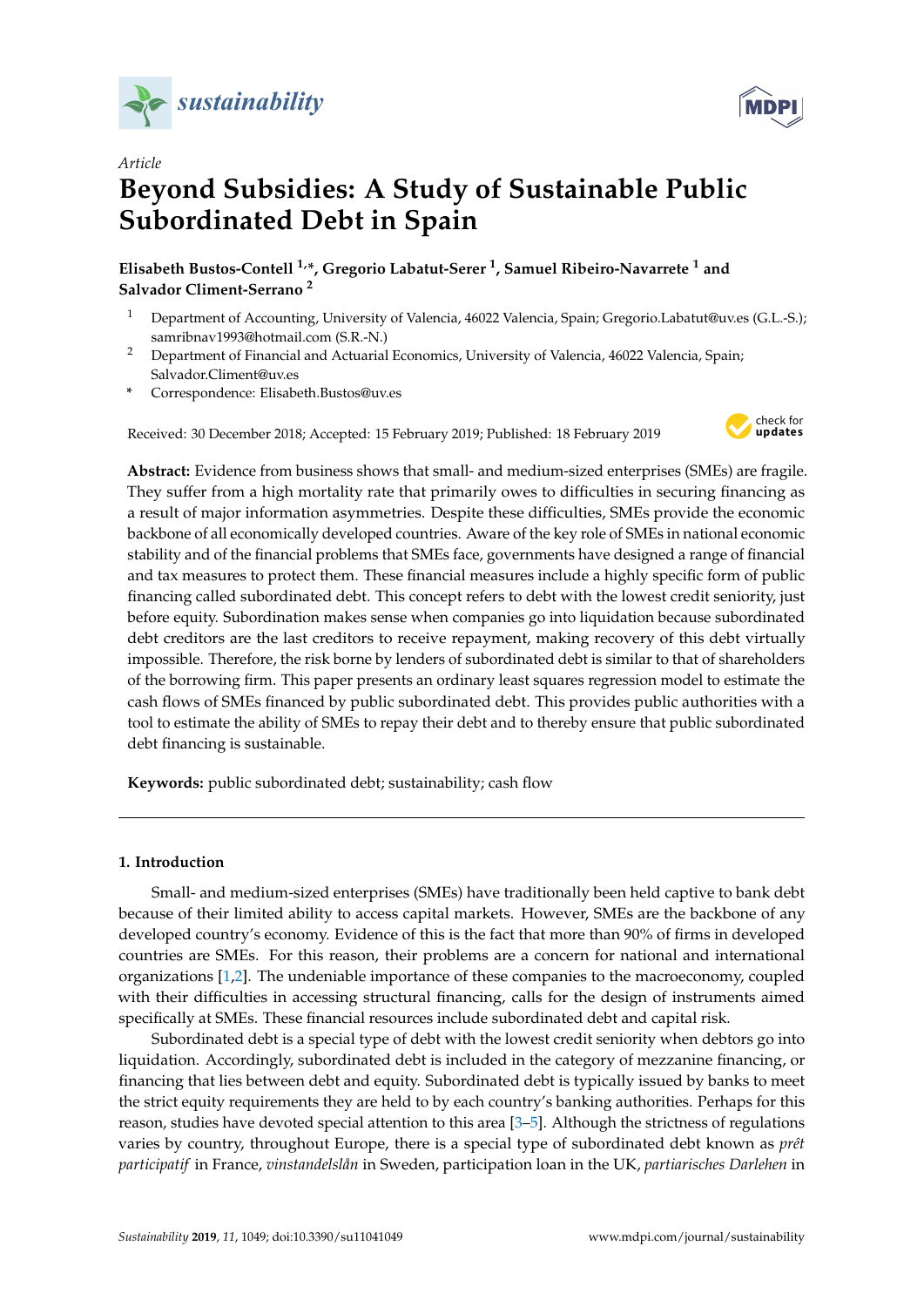Germany, and *préstamo participativo* in Spain. Although the legal and financial characteristics of these loans differ between countries, all have a common feature: They are all forms of subordinated debt.

In Spain, participation loans (PLs) are regulated by Royal Decree-Law 7/1996 of 7 June and by Law 16/2007 of 4 July. Both laws define the legal characteristics of PLs, which include subordination, interest that is linked to the performance of the borrowing firm, and equity-like credit seniority once the company goes into liquidation. As well as being a form of subordinated debt, PLs typically generate remuneration that is linked to borrowers' profits. However, some lenders prefer to link the interest from PLs to sales or other variables that reflect the borrower's performance such as earnings before interest, tax, depreciation, and amortization (EBITDA) or return on equity (ROE). In Spain, PLs are usually used by venture capital and private equity funds to finance companies. However, they are also used by national and local public authorities to finance SMEs.

Practitioners consider PLs a form of equity [\[6\]](#page-5-4) to the extent that PL and capital risk providers do not acknowledge major differences between the two forms of financing. Moreover, professionals of this type of financing consider PLs a form of capital risk with a repayment agreement [\[7\]](#page-5-5). Credit institutions issue subordinated debt but do not issue PLs because of the high associated risk resulting from their low seniority and the fact that return depends on the borrower's performance. Credit institutions are risk-averse, so these loans are not part of their business culture. In contrast, PLs are strongly rooted in the private sector of venture capital and private equity  $[8]$ . In institutional settings, governments have developed different measures to support SMEs, including protective tax policies [\[9\]](#page-5-7) and credit guarantees [\[10\]](#page-5-8). Governments also support high-risk projects undertaken by SMEs through venture capital [\[11](#page-5-9)[,12\]](#page-5-10) and PLs [\[13\]](#page-5-11). Governments thus attempt to guarantee the repayment of public financing to ensure its sustainability over time.

The aim of this paper is to present a tool for private and public providers of PLs to estimate future cash flows of growing SMEs financed by PLs. Through analysis prior to providing this financing, it is possible to estimate SMEs' ability to repay the loan and thus determine the viability of the transaction. This tool can thereby help ensure the sustainability of public financing through PLs. This study contributes to the literature by being the first to provide an econometric model to estimate the cash flows of SMEs financed by PLs and, by extension, by subordinated debt.

The paper is organized as follows. Section [2](#page-1-0) presents the theoretical framework, reviews the literature, and presents the hypothesis. Section [3](#page-2-0) describes the method, sample characteristics, and variables used in the empirical study. Section [4](#page-2-1) presents and discusses the results of the analysis. Finally, Section [5](#page-4-0) provides conclusions.

#### <span id="page-1-0"></span>**2. Literature Review and Hypothesis**

PLs were designed in France, which was the first country to regulate the legal characteristics of this type of loan. The key features are that it is a form of subordinated debt and that remuneration depends on the borrower's performance. The French roots of PLs explain why most studies have been conducted in the context of France [\[14–](#page-5-12)[18\]](#page-5-13).

Initially, the French PL model was emulated in Spain, although certain modifications were made so that it fits within the national accounting and tax legislation. In the Spanish context, participation loans have elicited considerable interest, as reflected by several studies [\[7](#page-5-5)[,19–](#page-6-0)[22\]](#page-6-1). Dhom [\[23\]](#page-6-2) studied subordinated debt in the German context, and Mokkelbost [\[24\]](#page-6-3) studied participation loans in Europe.

However, we have not found a single study in the literature on cash flows that estimates cash flows for companies financed by PLs. Because this type of loan is similar to private equity, we drew upon studies by Driessen, Lin, and Phalippou [\[25\]](#page-6-4), Robinson and Sensoy [\[26\]](#page-6-5), and Ang, Chen, Goetzmann, and Phalippou [\[27\]](#page-6-6). Based on this theoretical background and our research objectives, we propose the following hypothesis:

**Hypothesis:** *Variations in noncurrent assets, sales, EBITDA, return on assets (ROA), and the number of employees are factors that determine the increase in cash flow of companies financed using PLs.*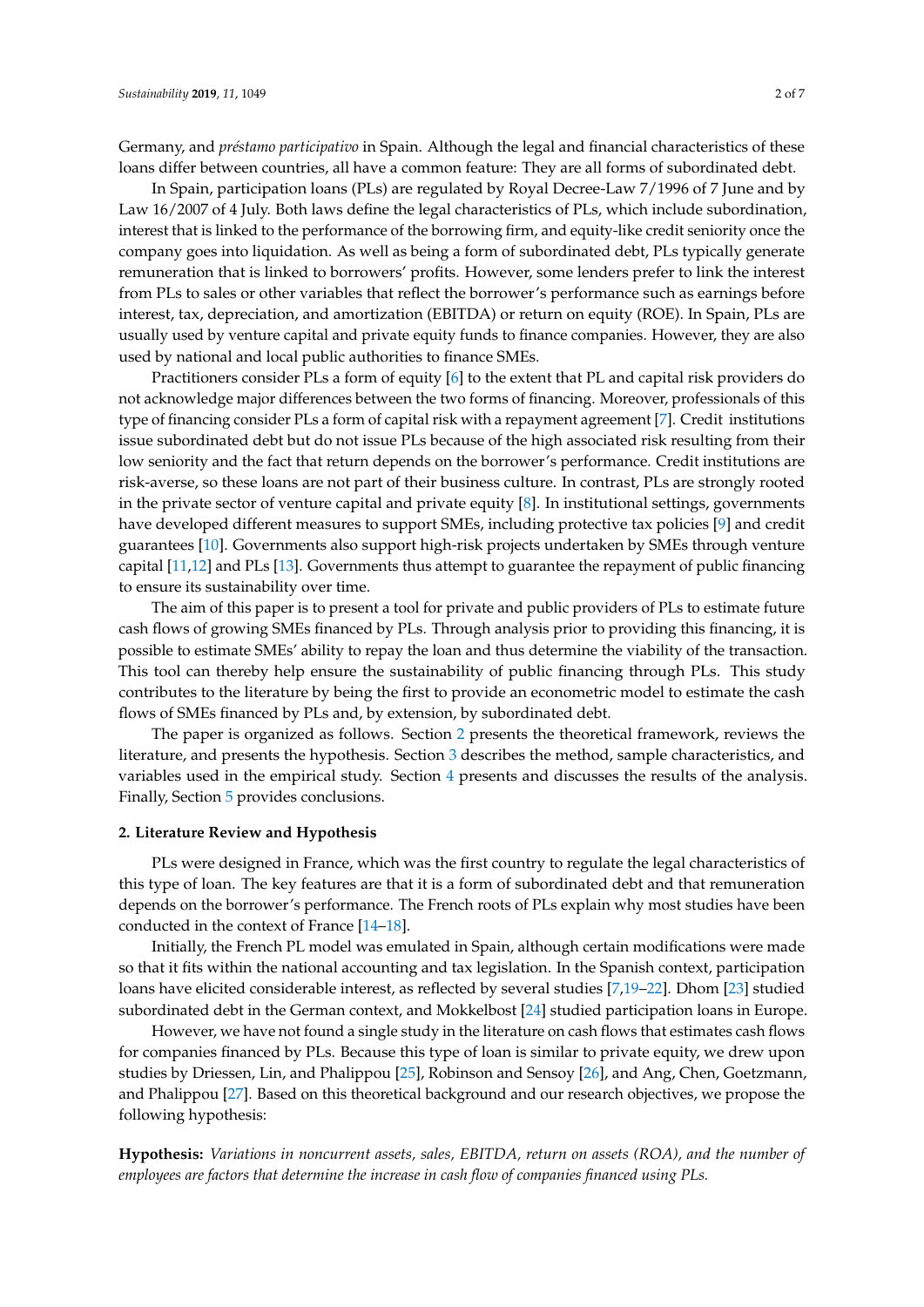### <span id="page-2-0"></span>**3. Data and Method**

#### *3.1. Sample*

We used a sample of 89 growing European low- and medium-technology SMEs that had received PLs. Data were cleansed before this final sample was obtained. We discarded all firms for which the investment did not correspond to growth capital and firms that reported losses year on year and ultimately went bankrupt. The identity of the firms and the type of operation were provided by ENISA, the Spanish public capital institution that provides funding to SMEs through PLs. The accounting data were obtained from the SABI database, which records information on Spanish firms. We analyzed the evolution of the variables for the period from the financial year immediately prior to receiving the PLS to three years after this event. Consequently, for each firm, a four-year study period was considered.

#### *3.2. Explanatory Variables*

Variables were selected to address the aims of this study. The dependent variable used to characterize business growth was cash flow. The independent variables were non-current assets, sales, ROA, number of employees, and EBITDA. These indicators were chosen because they are closely related to business growth. We also included the Madrid Stock Exchange General Index (IGBM) as an external variable to correct the model for the effect of the evolution of the economy in terms of the value of SMEs. This market index is representative of all Spanish listed firms. In addition to share prices, the index includes dividends reinvested in the stocks of the companies paying those dividends.

#### *3.3. Descriptive Statistics*

Table [1](#page-2-2) shows the descriptive statistics of the variation of each variable.

<span id="page-2-2"></span>

|                | <b>VRCF</b> | <b>VRNCASSET</b> | <b>VREBITDA</b> | <b>VRSALES</b> | VRROA   | VREMP   |
|----------------|-------------|------------------|-----------------|----------------|---------|---------|
| N              | 87          | 88               | 87              | 86             | -87     | 81      |
| Mean           | 4.0800      | 2.6065           | 4.8879          | 52.1052        | 1.1876% | 1.5599  |
| Std. deviation | 8.7990      | 4.0797           | 10.7052         | 439.4200       | 4.9625  | 3.8827  |
| Median         | 1.5581      | 1.3513           | 1.4594          | 0.8166         | 0.2149  | 0.4286  |
| Rank           | 53.4900     | 29.2800          | 71.0300         | 4073.2700      | 40.1100 | 30.5000 |

**Table 1.** Descriptive analysis of variation (VR) of variables.

Table [1](#page-2-2) shows that the mean of all variables increased. This increase does not owe to the removal of all loss-making SMEs from the sample. Instead, it owes to natural growth because we did not require a minimum profit level for a firm to be selected for the sample. The only requirement was that the company did not report losses.

The correlations between variables were nonzero in most cases, although they were generally moderate. We thereby discarded the possibility of multicollinearity. Notably, the correlation between the variation of cash flow and the variation of EBITDA was high. The variation of ROA was least highly correlated with the other variables.

#### <span id="page-2-1"></span>**4. Empirical Model and Analysis of Results**

We introduced the variations of the aforementioned variables between the year prior to receiving the PL and the third year after this event. We therefore worked with first differences. Murray and Goyal [\[28\]](#page-6-7) reported that this approach can lead to the loss of precision and bias of the coefficients toward zero, but it was not expected to alter the conclusions of the analysis. The model used to test the hypothesis can be stated as follows:

VRCF = 
$$
f(VRNCASSET, VRSALES, VREMP, VRROA, VREBITDA, VRIGBM)
$$
, 
$$
(1)
$$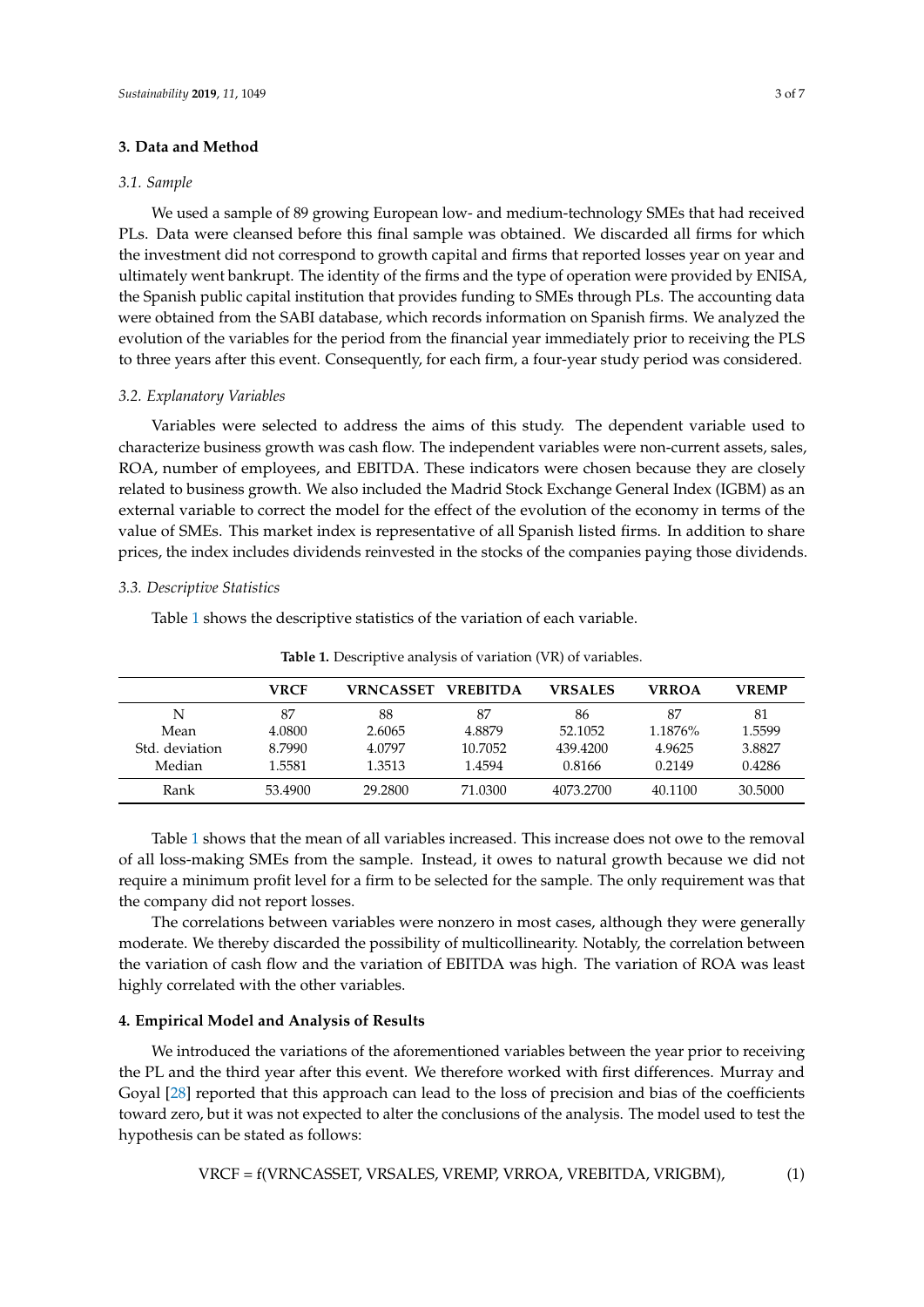where f is a linear function of the form:

$$
VRCF = α0 + α1VRNCASSET + α2VRSALES + α3VREMP + α4VRROA + α5VREBITDA + α6VRIGBM + ε.
$$
\n(2)

Initially, we included all independent variables simultaneously to confirm the significance of the full model. We then performed successive trials with different alternatives until we obtained the model that performed best. The first regression model contained the five explanatory business variables. However, the results indicate that only growth of VREMP exerted an individual influence in the model. After including the IGBM in the model, the improvement was small, simply increasing the adjusted R2 value. Similarly, the growth of this external variable was not relevant in the model because it did not exert an individual influence on the dependent variable.

To improve the fit of this model, we studied all possible combinations of the five business variables without including the external variable IGBM. To choose the best combination, we selected the combination that maximized the predictive capacity, measured in terms of the adjusted  $\mathsf{R}^2$ . The final model is given by the following expression:

\n
$$
VRCF = f(VRNCASSET, VRSALES, VRROA),
$$
\n

\n\n (3)\n

where f is a linear function of the form

VRCF = 
$$
β0 + β1 × VRNCASSET + β2 × VRSALES + β3 × VRROA + ε.
$$
 (4)

According to this model, the dependent variable VRCF is defined as the linear combination of the independent variables VRNCASSET, VRSALES, and VRROA, where each one of these variables is accompanied by its corresponding beta coefficient. The equation also includes a constant, β0, and a random term,  $ε$ . The final model is thus given by:

VRCF = 
$$
1.467 + 0.489
$$
 VRNCASSET +  $0.006$  VRSALES +  $0.778$  VRROA.

<span id="page-3-0"></span>This model was significant, with a *p*-value of less than 0.001. This value indicates the existence of a linear relationship. The adjusted  $R^2$  was 0.988. Therefore, the hyperplane defined by the equation provides an excellent fit to the point cloud. Table [2](#page-3-0) shows the goodness of fit of the model.

| R     | R2    | <b>Adjusted R2</b> | <i>p</i> -Value |  |
|-------|-------|--------------------|-----------------|--|
| 0.994 | 0.988 | 0.988              | 0.000           |  |

**Table 2.** Summary of the model.

These results imply that the three chosen independent variables, when considered together, are capable of explaining practically all of the variation of the increase in the cash flow of companies financed by PLs. This finding has wider implications because the high value for the adjusted  $R^2$  of 0.988 reflects the model's clear predictive capacity, which enhances the model's applicability. Table [3](#page-4-1) shows the unstandardized coefficients of the model and the influence of each variable in the model, represented by the standardized beta coefficients.

The signs of the three unstandardized coefficients were positive. These results indicate a direct relationship between the variation of cash flow and the variations of the three independent variables. Similarly, ranking the beta coefficients indicates that the variable with the greatest influence on VRCF was VRNCASSET, followed at a considerable distance by VRROA and VRSALES. Because the *p*-values for the three variables were less than 0.005, we may conclude that all variables significantly contribute to explaining VRCF. The independence of the residuals is guaranteed by the value of 1,906 for the Durbin–Watson statistic. This value falls in the interval [1.5–2.5]. The condition of homoscedasticity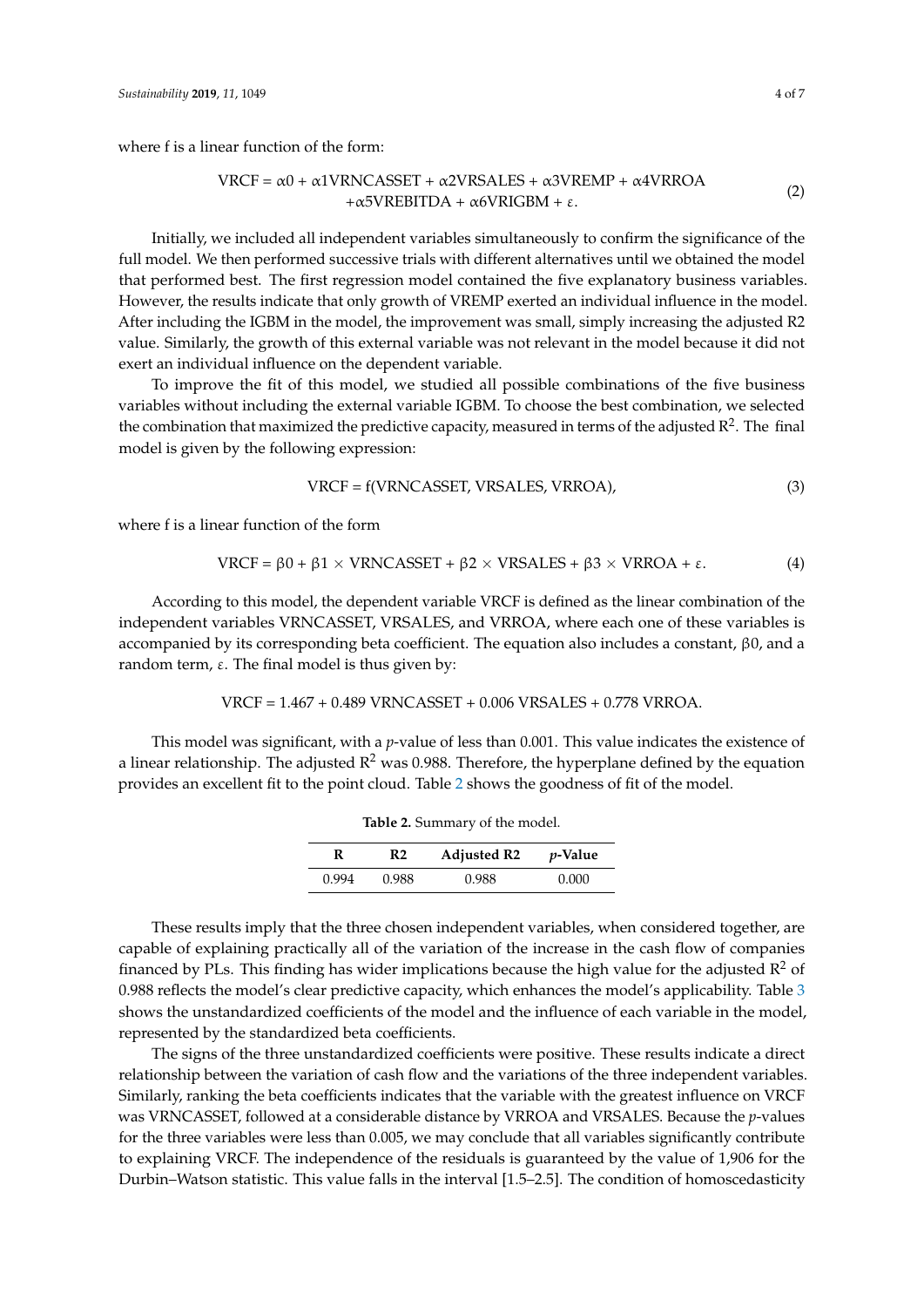of the residuals was also met. We also verified the absence of collinearity between the independent variables because no eigenvalue was close to zero and all the condition indices were well below the maximum limit of 1.5. Table [4](#page-4-2) presents these results.

<span id="page-4-1"></span>

| Variables  |       | <b>Unstandardized Coefficients</b> | <b>Standardized Coefficients</b> | <i>v</i> -Value |  |
|------------|-------|------------------------------------|----------------------------------|-----------------|--|
|            | Beta  | <b>Standard Error</b>              | <b>Beta</b>                      |                 |  |
| (Constant) | 1.467 | 0.781                              |                                  | 0.064           |  |
| VRNCASSET  | 0.489 | 0.006                              | 0.981                            | 0.000           |  |
| VRSALES    | 0.006 | 0.002                              | 0.043                            | 0.001           |  |
| VRROA      | 0.778 | 0.170                              | 0.054                            | 0.000           |  |

**Table 3.** Coefficients of the model.

<span id="page-4-2"></span>

| Dimension | Eigenvalues | <b>Condition Index</b> |
|-----------|-------------|------------------------|
|           | 1.476       | 1.000                  |
|           | 1.129       | 1.143                  |
| З         | 0.739       | 1.413                  |
|           | 0.656       | 1.500                  |
|           |             |                        |

**Table 4.** Collinearity diagnosis.

We observed linearity between the endogenous variable and the three exogenous variables, thereby confirming the absence of specification error. To test the robustness of the findings, we estimated the same regressions, calculating the variation between the year prior to the application for PL and the second year following this (i.e., years −1 and +2). The results followed the same pattern, which supports the conclusions regarding the proposed model.

#### <span id="page-4-0"></span>**5. Conclusions**

PLs are used by public administrations to finance SMEs. However, this form of subordinated debt has high associated risk. Furthermore, PLs are granted with no credit guarantees for loan periods of up to 10 years and long interest-only periods. These highly specific features mean that PLs resemble venture capital. In fact, lenders that provide PLs apply the same criteria for granting these loans as those applied by venture capitalists because lenders consider PLs a form of venture capital with a repayment agreement. The ability to generate cash flow is something that concerns all venture capitalists and lenders that provide PLs because the recovery of their investments depends on this cash flow.

This paper proposes a regression model to estimate the cash flows of SMEs financed by PLs provided by public institutions. The proposed model implies that non-current assets, sales, and ROA significantly influence the increase in cash flow of companies financed by PLs. Furthermore, this influence is direct for the three independent variables, as indicated by their positive coefficients. Based on their beta coefficients, the most important variable is non-current assets, followed by ROA, and then sales. The variables that were excluded from the model were the number of employees, EBITDA, and IGBM. These variables should not be considered irrelevant, although we did not find statistical support for their influence. It is also worth noting that the adjusted  $\mathbb{R}^2$  value was 98.8%. This value implies that the three aforementioned variables helped explain cash flow behavior in a significant way. However, this finding does not merely reflect the explanatory capacity of the model. The strong goodness of fit also substantially enriches the model, lending it even greater predictive capacity.

Therefore, our model can prove useful for public institutions that provide PLs because they can use it to help make decisions regarding the financing of SMEs. By doing so, they can reduce the risk of not recovering the loans they grant and can thereby ensure a more sustainable system of public financing. The model is also useful for SMEs financed by PLs because the prediction of cash flows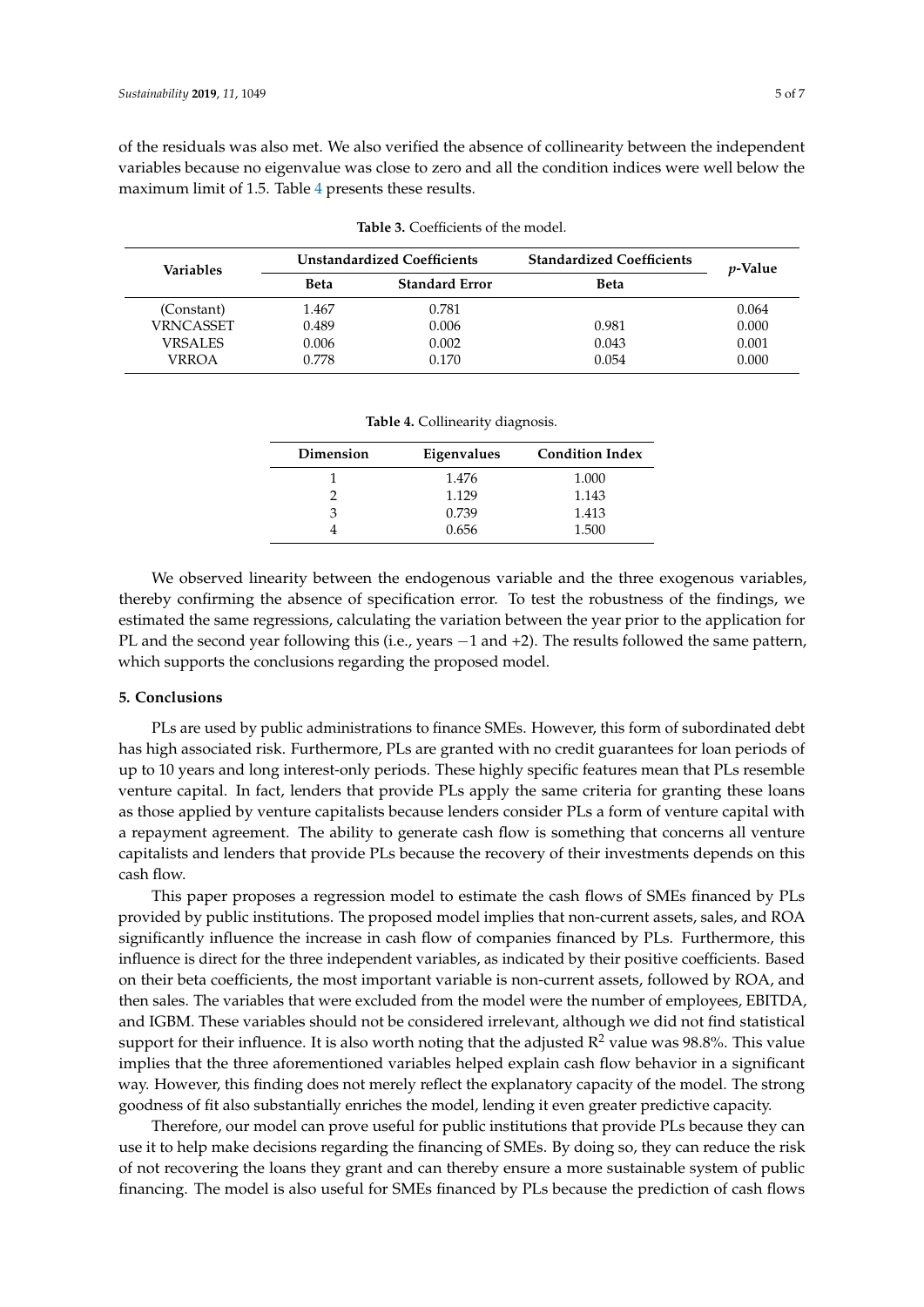enables them to negotiate and even renegotiate loan repayment periods and amounts to match their cash flow, their investment plan, and accordingly their growth strategy. Finally, it is worth noting that, although this model is simple, this should not be considered a weakness. Rather, this should be considered a strength because it makes the model more effective for direct implementation by SMEs. This means that the model is highly useful in practice because it supports the work of providers of public finance and the owners of SMEs financed by PLs.

**Author Contributions:** Conceptualization, E.B.-C. and G.L.-S.; Methodology, S.C.-S.; Software, S.C.-S.; Validation, S.R.-N., G.L.-S. and E.B.-C.; Formal Analysis, S.C.-S.; Investigation, S.R.-N.; Data Curation, S.R.-N.; Writing—Original Draft Preparation, E.B.-C.; Writing—Review & Editing, S.R.-N.; Visualization, G.L.-S.; Supervision, E.B.-C.; Project Administration, E.B.-C.

**Funding:** This research received no external funding.

**Acknowledgments:** The authors thank the reviewers for their useful suggestions on how to improve the paper. **Conflicts of Interest:** The authors declare no conflicts of interest.

## **References**

- <span id="page-5-0"></span>1. Watson, R.; Wilson, N. Small and Medium Size Enterprise Financing: A Note on Some of the Empirical Implications of a Pecking Order. *J. Bus. Financ. Account.* **2002**, *29*, 557–578. [\[CrossRef\]](http://dx.doi.org/10.1111/1468-5957.00443)
- <span id="page-5-1"></span>2. Madrid, A.; García Pérez de Lema, D. Las ayudas financieras a la innovación a la pyme: Sesgo de motivación y de selección administrativa. *Rev. Int. De La Pequeña Y Median. Empresa* **2008**, *1*, 1–19.
- <span id="page-5-2"></span>3. Chen, Y.; Hasan, I. Subordinated Debt, Market Discipline, and Bank Risk. *J. Money Credit Bank.* **2011**, *43*, 1043–1072. [\[CrossRef\]](http://dx.doi.org/10.1111/j.1538-4616.2011.00417.x)
- 4. Miller, S.; Olson, E.; Yeager, T. The relative contributions of equity and subordinated debt signals as predictors of bank distress during the financial crisis. *J. Financ. Stab.* **2015**, *16*, 118–137. [\[CrossRef\]](http://dx.doi.org/10.1016/j.jfs.2015.01.001)
- <span id="page-5-3"></span>5. Chauhan, G.; Sundaram, S. Subordinate debt, deposit insurance and market oriented monitoring of Banks. *IIMB Manag. Rev.* **2016**, *28*, 136–146. [\[CrossRef\]](http://dx.doi.org/10.1016/j.iimb.2016.06.002)
- <span id="page-5-4"></span>6. Crémieux-Israel, D. L'assimilation des prêts participatifs à des fonds propes. *Rev. Soc.* **1983**, *4*, 757.
- <span id="page-5-5"></span>7. Bustos-Contell, E.; Ferrando-Bolado, M.; Labatut-Serer, G. Participating loans: Do they have the same impact as venture capital on small and medium enterprises growth? *Eur. J. Manag. Bus. Econ.* **2014**, *23*, 43–49. [\[CrossRef\]](http://dx.doi.org/10.1016/j.redee.2013.10.001)
- <span id="page-5-6"></span>8. Cazorla, L.; Cano, C. *El Capital Riesgo Como Instrumento de Apoyo a la Pyme*; Monografías Ciencias Económicas y Jurídicas, Universidad de Almería: Almería, Spain, 2000.
- <span id="page-5-7"></span>9. Busom, I.; Corchuelo, B.; Martínez-Ros, E. Tax Incentives . . . Or Subsidies for Business R&D? *Small Bus. Econ.* **2014**, *4*, 571–596. [\[CrossRef\]](http://dx.doi.org/10.1007/s11187-014-9569-1)
- <span id="page-5-8"></span>10. Kuo, C.J.; Chen, C.M.; Sung, C.H. Evaluating Guarantee Fees for Loans to Small and Medium-Sized Enterprises. *Small Bus. Econ.* **2011**, *37*, 205–218. [\[CrossRef\]](http://dx.doi.org/10.1007/s11187-009-9236-0)
- <span id="page-5-9"></span>11. Etzkowitz, H. Incubation of incubators: Innovation as a triple helix of university-industry-government networks. *Sci. Public Policy* **2002**, *29*, 115–128. [\[CrossRef\]](http://dx.doi.org/10.3152/147154302781781056)
- <span id="page-5-10"></span>12. Bertoni, F.; Tykvová, T. Does Governmental Venture Capital Spur Invention and Innovation? Evidence from Young European Biotech Companies. *Res. Policy* **2015**, *44*, 925–935. [\[CrossRef\]](http://dx.doi.org/10.1016/j.respol.2015.02.002)
- <span id="page-5-11"></span>13. Bustos, E.; Lassala, C. El efecto del préstamo participativo en el incremento de valor de las empresas. *Rev. Española De Cap. Riesgo* **2009**, *2*, 29–39.
- <span id="page-5-12"></span>14. Bruyneel, A. Les prêts subordonnés. *Rev. De La Banq.* **1976**, 530–531.
- 15. Lombard, E. La logique financière des prêts participatifs. *Rev. De La Banq.* **1982**, *13*, 74–77.
- 16. Caussain, J.J. Les prêts participatifs et les prêts subordonnés synthèse comparative. In *Prêts Participatifs et Prêts Subordonnés*; Un nouveau mode de Financement: París, France, 1983; pp. 89–99.
- 17. Willermain, D. Le financement de l'entreprise et le maintien de son contrôle. Le "quasi capital", les "quasi fonds propes" le financements "mezzanine" e leurs instruments. *Rev. De La Banq.* **1999**, *7*, 346.
- <span id="page-5-13"></span>18. Glachant, J. La finance participative ou comment exploiter la "sagesse de la foule". *L'économie Polit.* **2017**, *75*, 59–69. [\[CrossRef\]](http://dx.doi.org/10.3917/leco.075.0059)